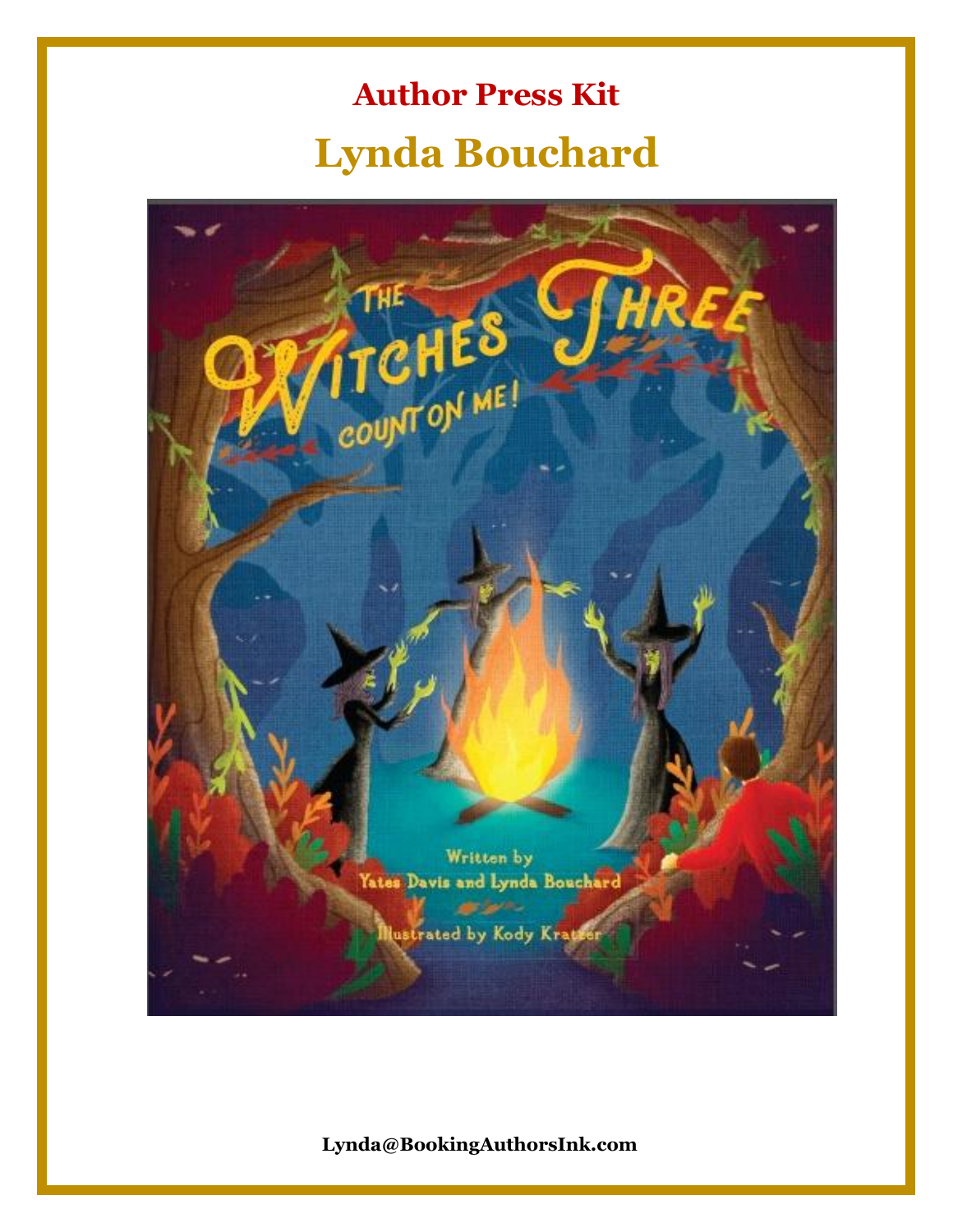# *The Witches Three Count on Me!*



**Authors**: Yates Davis and Lynda Bouchard **Illustrator**: Kody Kratzer **Publish Date**: September 7, 2021 **Ages: 5-9 -** Early Readers **ISBN**: 9781735181196 Hardcover | 9781735181189 eBook (40 pages)

#### **Facing your fears has never been so much fun!**

Nothing cures being sent to your room on Halloween night like an unexplored forest. Count on it!

This is no ordinary night. It's Halloween and a mischievous boy has run away from home. He takes a path through twisted forest trees and comes upon a frightful scene - three witches up to no good! They see him, too, and that's when the magic begins.

How will he outsmart the witches as they try to capture him?

 Told in rhyme and through the prism of a child's imagination, you'll discover that daring and wit come in handy when three witches are out to get you.

*The Witches Three Count on Me!* has all the lyricism of Dr. Seuss combined with the fantastical whimsy found in Roald Dahl"s children"s books. This is a whirlwind adventure filled with life lessons and teachable moments about being fearless, thinking differently when you face the unexpected, and discovering that grown-ups don't have all the answers.

The authors' love of language is evident as they introduce whimsical words to young readers.

The delightful riddle to be solved is a creative learning tool for children, and will have them returning to this clever story again and again - even when it's not Halloween.

> *They chase me 'round the bubbling pot,*

*'Round and 'round go we. I duck and weave and zig and zag,*

*But they finally corner me.*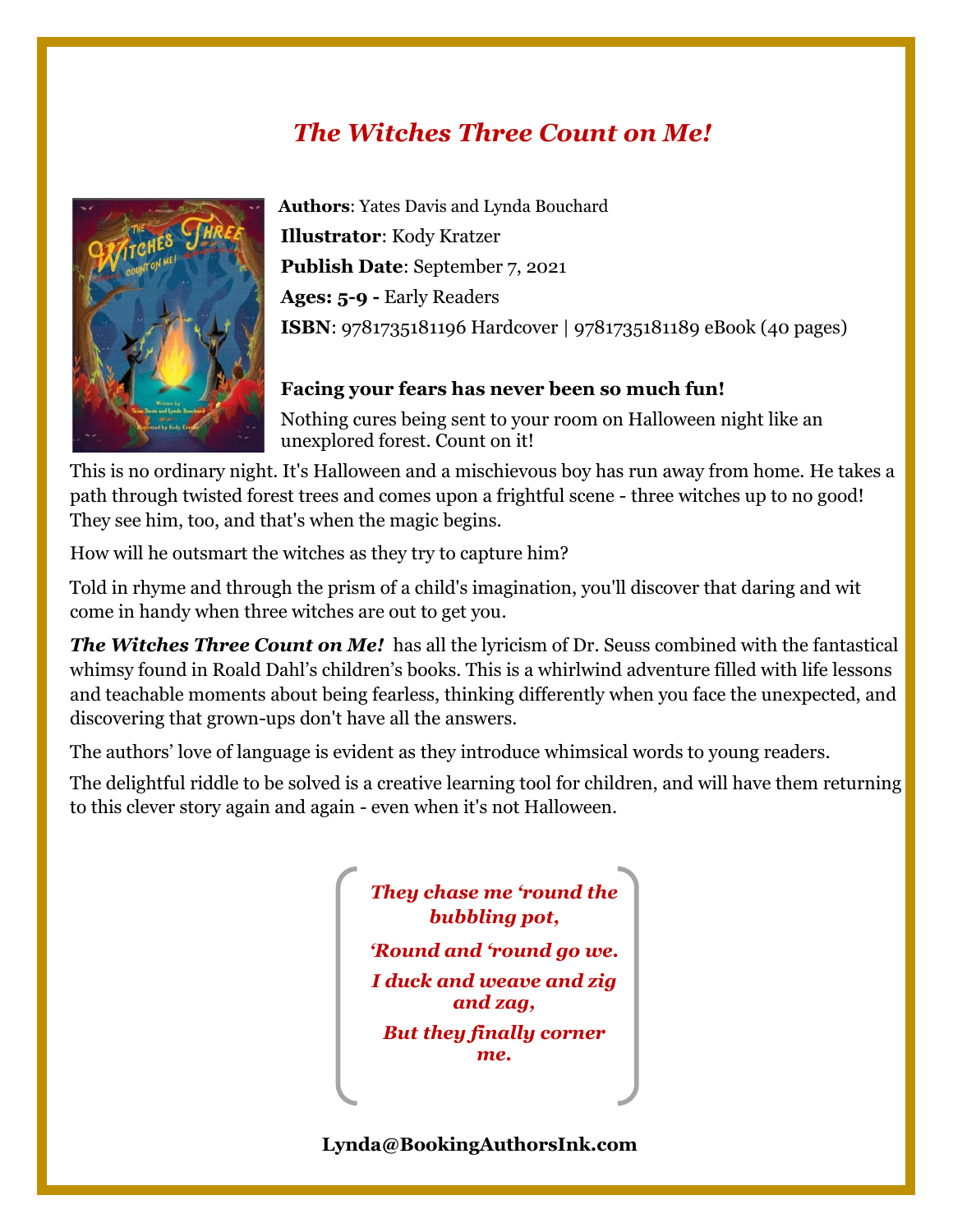### **PRAISE FOR**

### *The Witches Three Count on Me!*



"Imaginative, fun and oh-so-clever, *The Witches Three Count on Me!* casts a captivating spell on readers, young and old." –**Mary Jane Clark**, *New York Times* best-selling author of the *Piper Donovan Mysteries*

 $\frac{1}{\sqrt{2}}$  ,  $\frac{1}{\sqrt{2}}$  ,  $\frac{1}{\sqrt{2}}$  ,  $\frac{1}{\sqrt{2}}$  ,  $\frac{1}{\sqrt{2}}$  ,  $\frac{1}{\sqrt{2}}$  ,  $\frac{1}{\sqrt{2}}$  ,  $\frac{1}{\sqrt{2}}$  ,  $\frac{1}{\sqrt{2}}$  ,  $\frac{1}{\sqrt{2}}$  ,  $\frac{1}{\sqrt{2}}$  ,  $\frac{1}{\sqrt{2}}$  ,  $\frac{1}{\sqrt{2}}$  ,  $\frac{1}{\sqrt{2}}$  ,  $\frac{1}{\sqrt{2}}$ 

 $\frac{1}{\sqrt{2}}$  ,  $\frac{1}{\sqrt{2}}$  ,  $\frac{1}{\sqrt{2}}$  ,  $\frac{1}{\sqrt{2}}$  ,  $\frac{1}{\sqrt{2}}$  ,  $\frac{1}{\sqrt{2}}$  ,  $\frac{1}{\sqrt{2}}$  ,  $\frac{1}{\sqrt{2}}$  ,  $\frac{1}{\sqrt{2}}$  ,  $\frac{1}{\sqrt{2}}$  ,  $\frac{1}{\sqrt{2}}$  ,  $\frac{1}{\sqrt{2}}$  ,  $\frac{1}{\sqrt{2}}$  ,  $\frac{1}{\sqrt{2}}$  ,  $\frac{1}{\sqrt{2}}$ 

*The Witches Three Count on Me!* is a deliciously scary story in rhyme about a clever lad who has to outwit three witches to save himself on Halloween night. How does he do it? The answer is a riddle to be solved, dear reader!"

- **Cassandra King Conroy**, author of *Tell Me a Story*

"From the imagination of two adults who never lost their child-like enthusiasm and wide-eyed wonder. This is a cautionary tale about what can happen when a curious and slightly rebellious little boy tempts the nighttime forest. What saves the day? Quick thinking and resourcefulness, of course!" - **Jack FitzGerald**, PBS Executive Producer,

*Songs at the Center*

"With whimsical words and magical illustrations, this story will capture the imaginations of all ages." **Kathy Izard,** author of *A Good Night for Mr. Coleman*

"A magical story that captures the fun and spirit of Halloween. I highly recommend it!" - **Mary Alice Monroe**, *New York Times* best-selling author of *The Islanders*

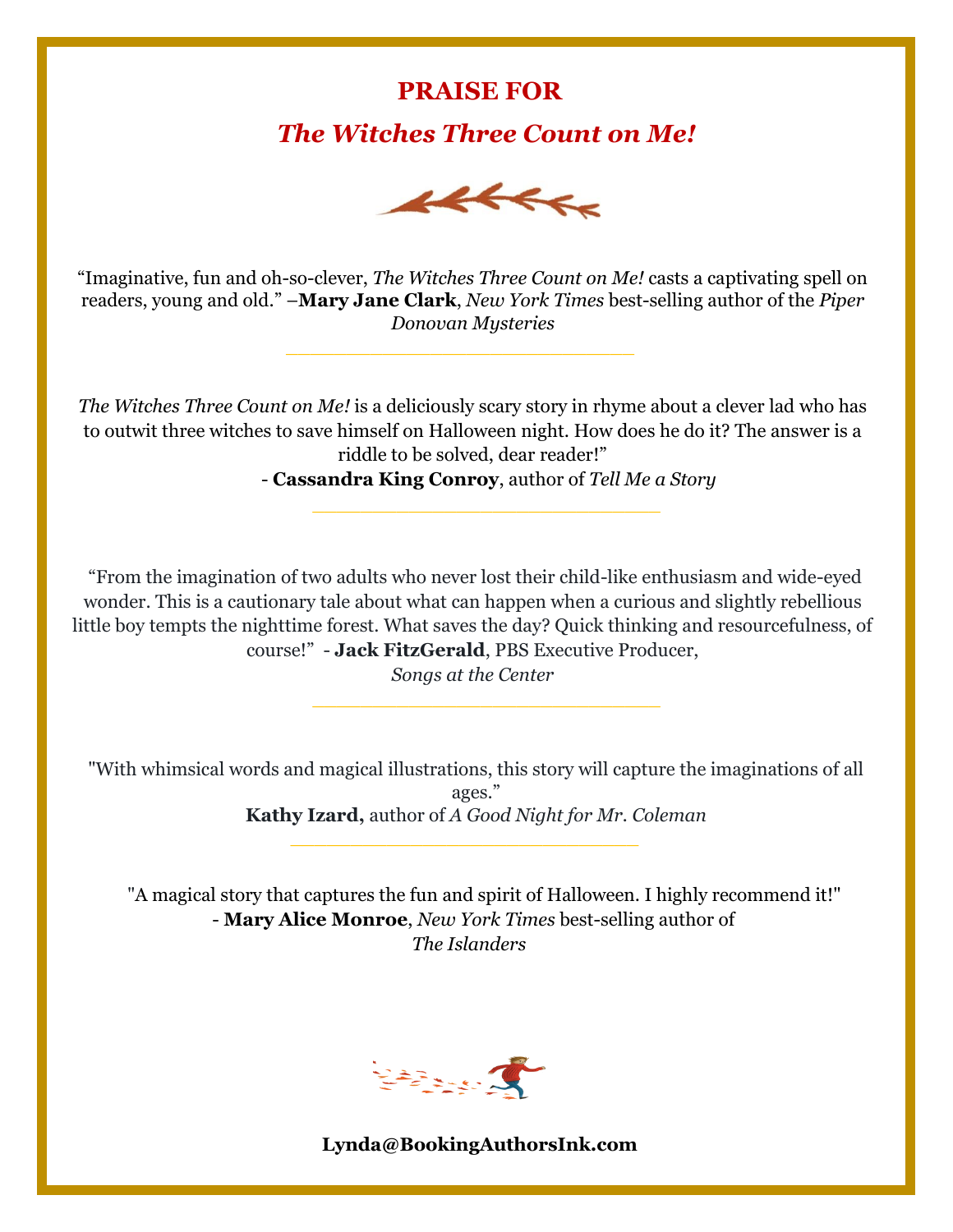# **The Origin of** *The Witches Three Count on Me!*



**Yates Davis** and **Lynda Bouchard** were creative partners throughout their marriage. They were voracious readers and believed in the power of stories. Yates was southern born and a natural story teller. One day his nephew, whose favorite holiday was Halloween, asked Yates to write him a story "about witches and poisonous stuff." It turns out children grow up much faster than books are written.

Life got busy, the manuscript was put away. But in 2007 Yates was diagnosed with cancer and there was an urgency to fulfill his promise. He found the manuscript and read the original story out loud to Lynda. "This is amazing," she said with giddy glee. "You should publish it!" Knowing that the words he wrote would far outlive him he wanted to make them sing.

Surrounded by scraps of paper filled with ideas and crazy words he began reworking the story. Yates had an extraordinary gift with words and wordplay. He needed Lynda's perspective so together they worked on the plot and pace. They believed in introducing big juicy words into the writing, never pandering to children. They found solace and laughter in the writing.

Yates finished the center piece of the story – the riddle - just prior to his passing.

It was not yet finished, however. Lynda wanted to honor Yates, and with an eye to publication, she edited and tightened the structure. She read the notes about the little boy that Yates had written in the margins, using them to complete the story; that the boy loved the color red; he needed to be brave and not afraid of the witches; that he should use his brain instead of brawn to escape them. Lynda kept this an entirely southern collaboration by bringing S.C. illustrator Kody Kratzer onboard to usher their words to pictorial life.

Yates started by writing his Halloween story for one particular boy but dreamed of sharing it with all children. Dream realized.

It begs the question – what have you left unfinished?



Initial sketch by Kody Kratzer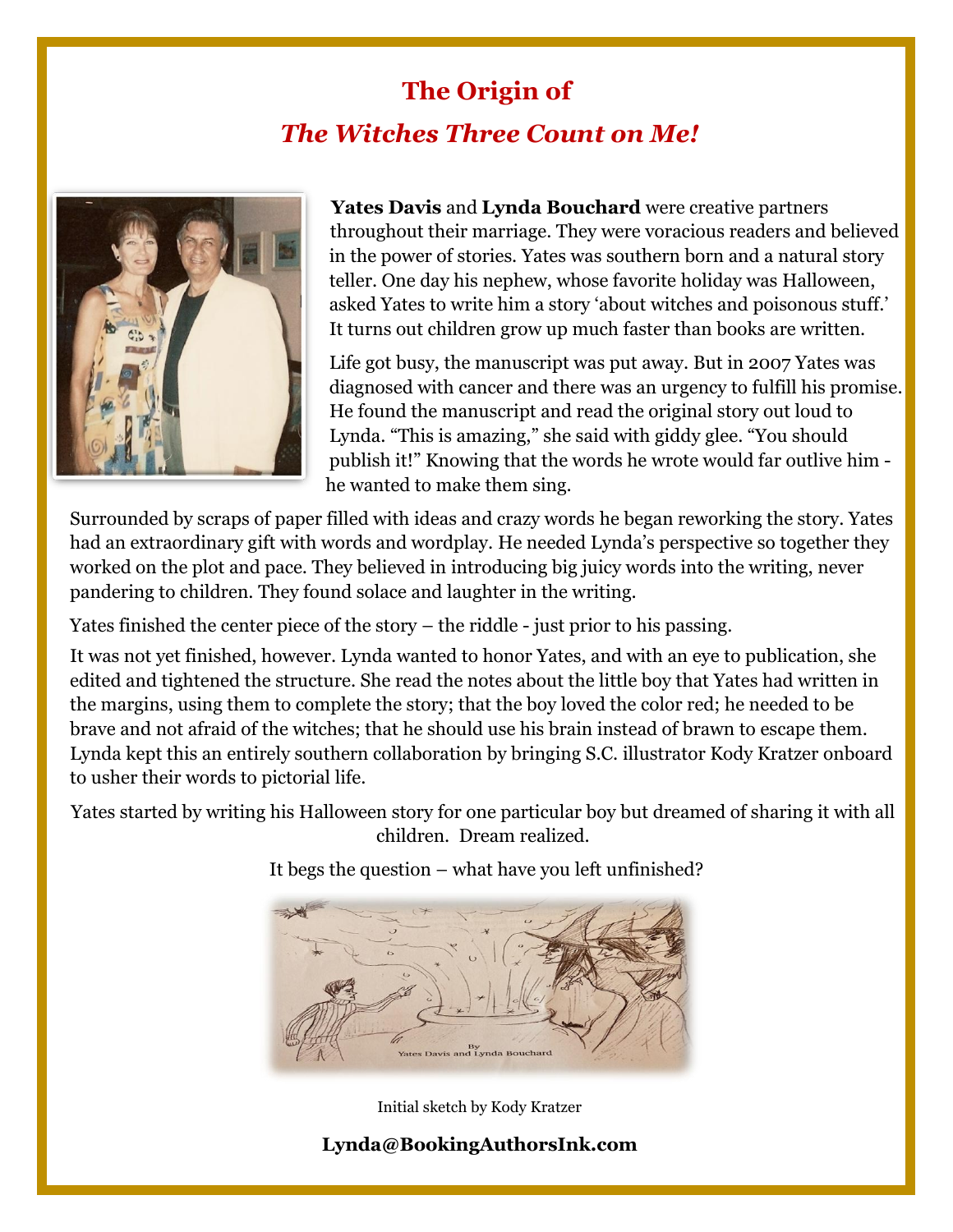# **About the Authors**



**Yates Michael Davis** (1949-2009) grew up in a small North Carolina town and was baptized in sweet tea**.** Although he didn"t write this book at the age of 8, by then his imagination and creativity were already in overdrive.

#### YATES MICHAEL DAVIS

College Preparatory; Science Club 2,3; Radio Club 1,2,3,4; ALEXANDRIAN 1,3,4; Literary Club 3, Treasurer 3; TAHIAN 4; Library Club 4, President 4; Student Council 1; Homeroom Vice-President 4; Homeroom Secretary 2; "Most Talented" Senior Boy.

e grew up to be an award-winning broadcaster, radio personality, voice actor and advertising creative director. Yates won numerous ADDYs for his unique and memorable advertising campaigns that cultivated the highest creative standards in the industry. He was an on-air personality for WLUP Chicago providing impersonations of notable politicians and sports figures. Yates was a prolific writer and composed lyrics and music throughout his life. He wrote **[this](http://bookingauthorsink.com/wp-content/uploads/2021/06/THE-Y-IN-LYNDAS-EYE-YATES-DAVIS-mp3.mp3) [song](http://bookingauthorsink.com/wp-content/uploads/2021/06/THE-Y-IN-LYNDAS-EYE-YATES-DAVIS-mp3.mp3)** for Lynda. Yates was a proud native of the Tar Heel state and attended UNC- Chapel Hill. H



**Lynda Bouchard** is a former flight attendant who believes that books are the greatest time machines in the world. Following a globe-trotting aviation career she founded *Booking Authors Ink*, a boutique marketing firm dedicated to Southern authors. Her client list includes New York Times best-selling authors and award winning regional authors.

As a seasoned literary publicist, Lynda is a popular conference speaker and podcast guest where she shares her creative "outside-the-book" ideas. She is a member of the Society of Children"s Book Writers and Illustrators and hosts the *Literary Latte* podcast.

Lynda holds a Masters Degree in Public Relations from Boston University and did post graduate work in Literature at Oxford University in England. When she isn't busy creating insanely unique marketing campaigns you"ll find her volunteering for her local chapter of Donate Life and for Literacy Councils in North and South Carolina. This is her first book.

[www.BookingAuthorsInk.com](http://www.bookingauthorsink.com/)

#### **About the Illustrator**

**Kody Kratzer** is a graphic designer by day and illustrator of all things spooky by night. Kody is a member of the Society of Children"s Book Writers and Illustrators and The American Institute of Graphic Arts. She lives in coastal South Carolina as a mom to her corgi, Flapjack. [www.KodyKratzer.com](http://www.kodykratzer.com/)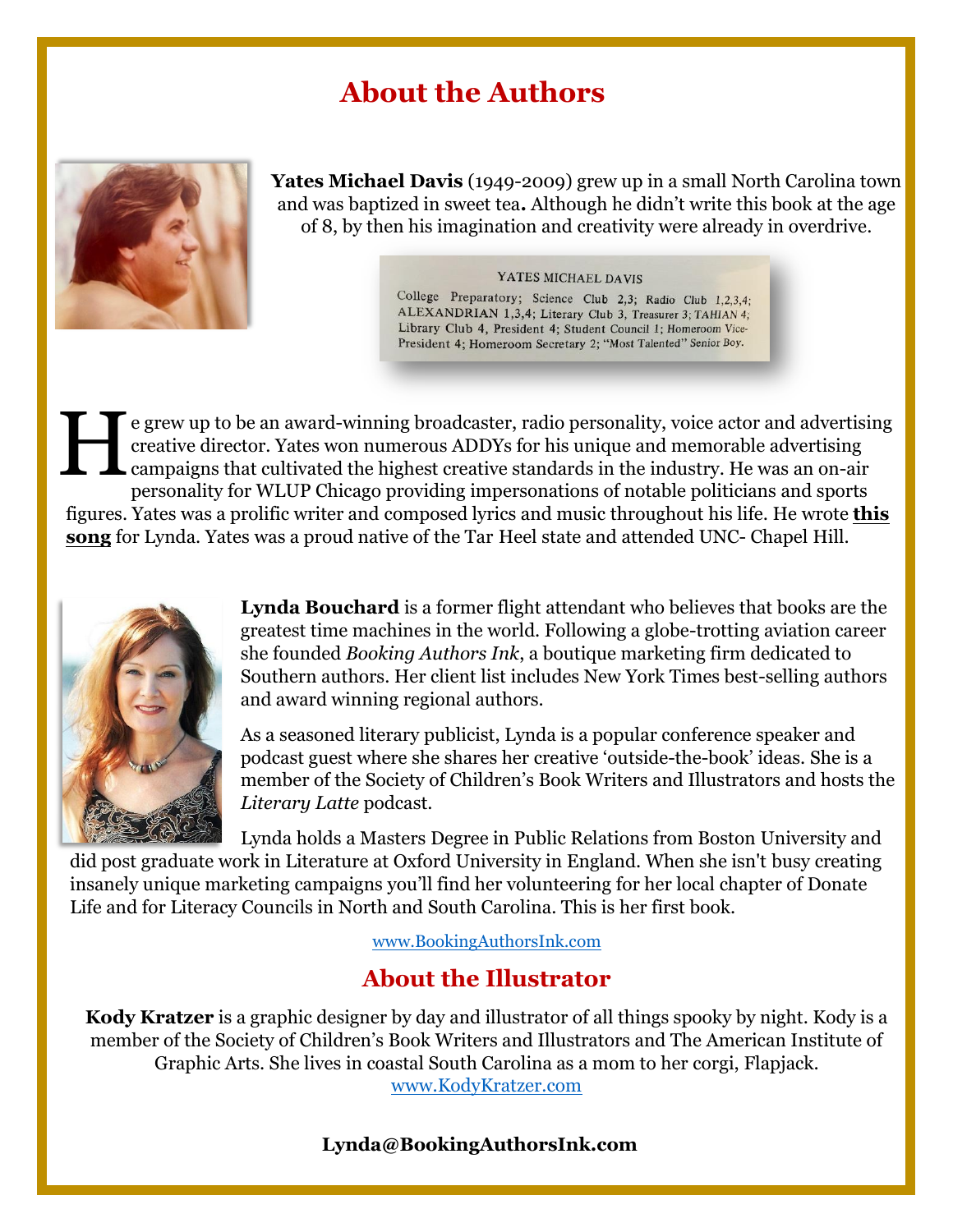# **Media Angles**

- **The power of reinvention.** It's never too late to begin again and create a brilliant new life.
- **Why being a Flight Attendant was the best training in the world** for Lynda"s next chapter in life as a literary publicist.
- **The power of back-story**. What"s *not* on the page is often the more interesting /important story.
- How writing a book made Lynda **a better publicist**.
- **Lessons in the leaving.** The landscape of loss and the unexpected gifts it brings.
- **Self-publishing vs. traditional publishing – insider tips.** Pros/cons/creative considerations.
- **Stories from Southern back roads.** What Lynda learned from working with some of the most famous authors - and passengers - on the planet.

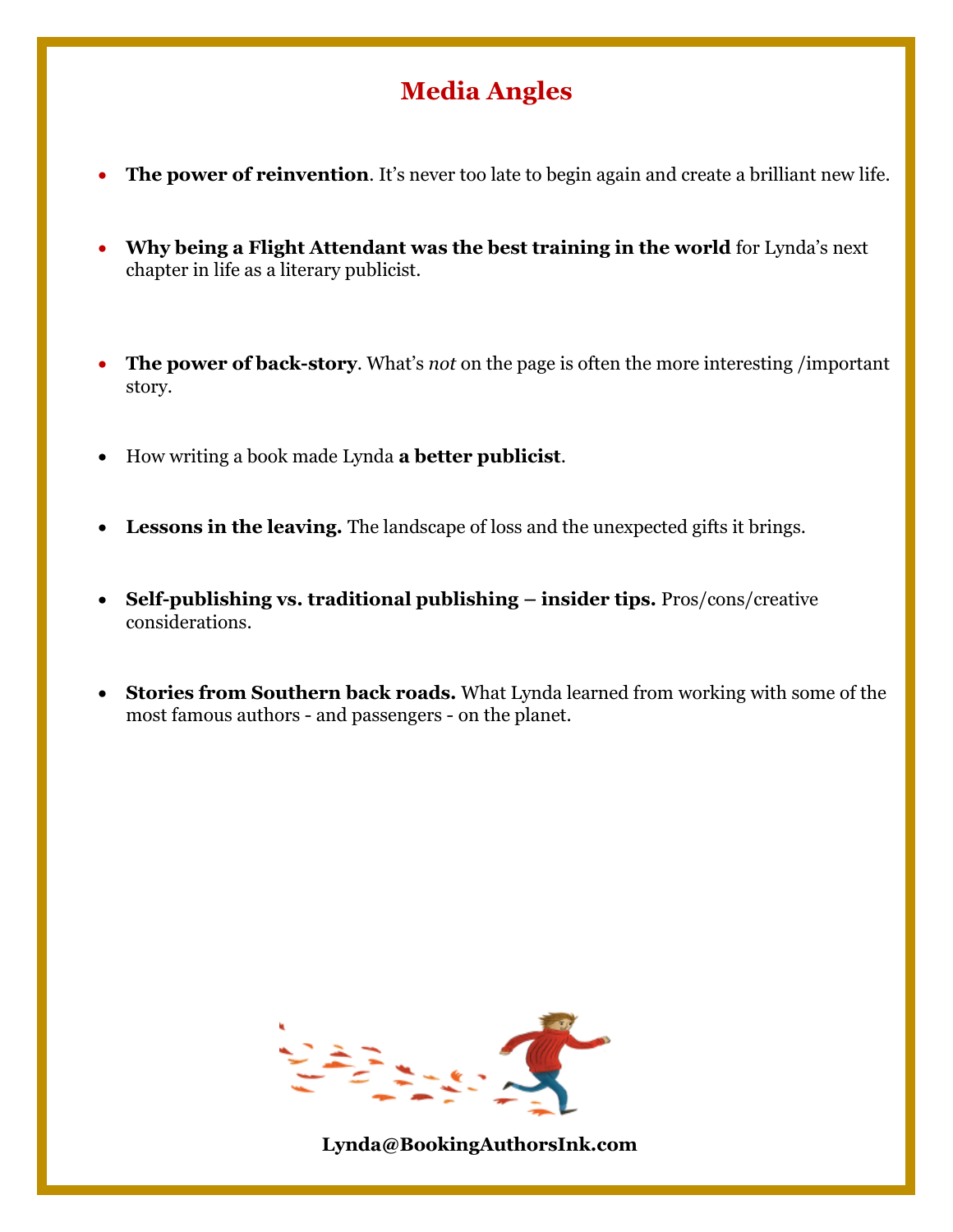# **Author Q & A**

#### *Q: The little boy is very mischievous and thinks of an interesting way to avoid the witches capturing him. Was the character based on Yates?*

A: Yates was very much like this little boy. Only more precocious! The story came from his imagination and he incorporated a great deal of his fun-loving personality into the boy"s character. When the boy runs away from home and when he challenged the witches to the riddle – that is pure Yates. He didn't like being told what to do and he wasn"t afraid of authority figures, but the way he dealt with challenges was always with humor, creativity and a sense of fun.

#### *Q: Your picture book is told just as much through your illustrations as through your words. Did the illustrations come before the story?*

A: The words came first. Together we changed the story as we went along and then after he passed away, I edited it even more because it was too long. Every word was important. But we talked a lot about the illustrations and Yates even made initial sketches that I used and that Kody, our illustrator perfected. We knew that the pictures would provide important information. For example, in the original draft the boy had a dog that went with him into the woods, but it didn"t add to the story momentum so I made the decision to leave the dog out. The illustrations changed as a result.

#### *Q: When you began this book, did you always know where the story was going, or did the characters take you by surprise and pull the story in quite another direction?*

A: This book began with character; or should I say *a* character. The little boy. It was the seed from which the book grew. When Yates set out to write *The Witches Three Count on Me!* he didn"t know how the book would end. The riddle came in much later. He tinkered with a few endings but he always wanted the boy to outsmart the witches, it just took re-imagining it to figure out HOW that would happen. That's the magic and mystery of creation.

#### *Q: The vocabulary is very original and challenging in this story.*

Yes it is. Thank you. It was something that we talked about a lot and we were absolutely in agreement about; not pandering to children. It is always preferable to raise the bar and teach a child something new and I love sending someone running to a dictionary! And, this book is not solely for children. Dr. Seuss made up crazy words and there are words in this story that are fun – like "bamboozle." Hopefully, it will spark curiosity and conversation for both reader and listener.

#### *Q: To what extent is your writing inspired by Yates's or your own experience?*

A: Of course, all of writing is filtered through the writer's eves, their experience. This was how things 'felt' and "were" for Yates when he was young. He grew up in an idyllic North Carolina town (Taylorsville) where he and his brothers ran wild! There was very little discipline so the boy in the story running away and climbing out his bedroom window is very much what Yates would have done. Also, the confidence of the boy, the use of big juicy words, and the creative solution when he outwits the witches are pure Yates. My contribution was in the way of enhancing the story"s pacing through language and story rhythm while staying true to the original vision.

#### *Q: Do you have a favorite children's book?*

A: My favorite book, and the one that always struck me as much more than a children"s book, is *The Velveteen Rabbit* by Margery Williams. It is so poignant. I think it is the perfect children"s book. I believe that a children"s story that is enjoyed even as an adult is a great story. For everyone. Like a song that you enjoy even when you aren"t dancing to it. It still has meaning.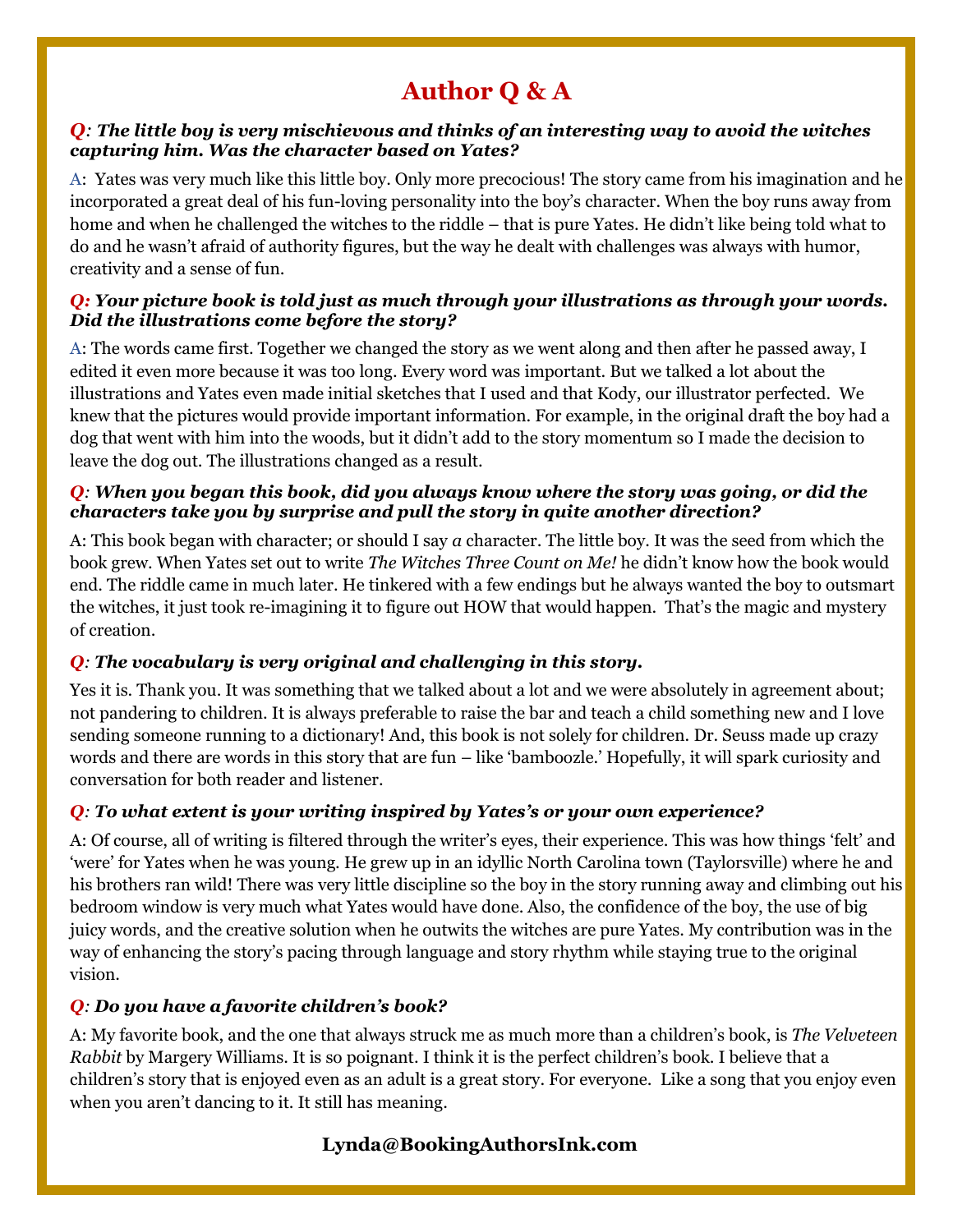### **Outside the Book Ideas for Children… OF ALL AGES**

**ooks open up new worlds to children and always spark brilliant & interesting discussions. B**

**Here are some creative ideas to get the magic going for you and the children in your life.** 

**Masters of Invention** – In fairytales, witches always wear silly black hats and black cloaks, and they ride on broomsticks.

- What would you wear if you were a witch and how would you fly around?
- **S.T.E.M**. *The Witches Three Count on Me!* is filled with **discovery of the outside world**. What did the little boy discover? (Ex: Fire, Flight, Math problem, engineering the bed sheet to escape!)
- What other ways could the boy have escaped from his room?

**Makers of Mischief –** The little boy is full of mischief. It led to new adventures for him.

- What does the word mischief mean? What other word can you use that means the same thing?
- What are some of *your* favorite tricks?
- Who do you think is braver: the boy or the witches and why?
- How would you outsmart the witches if you were that little boy?

**Champions of Good –** The little boy thinks of a clever riddle to save himself. He also uses fun words to describe his surroundings.

- What other fun ways can you think of to outsmart someone when faced with a challenge?
- What did the boy learn by being brave and standing up to the witches?
- Pretend you are the little boy. In rhyming words share what *you* discovered in your reading adventure with the little boy and the witches?
- The authors loved to make up words. They looked for big new juicy words every day and then used them in conversations!

# **What crazy fun made up word will you use today?**

**READERS**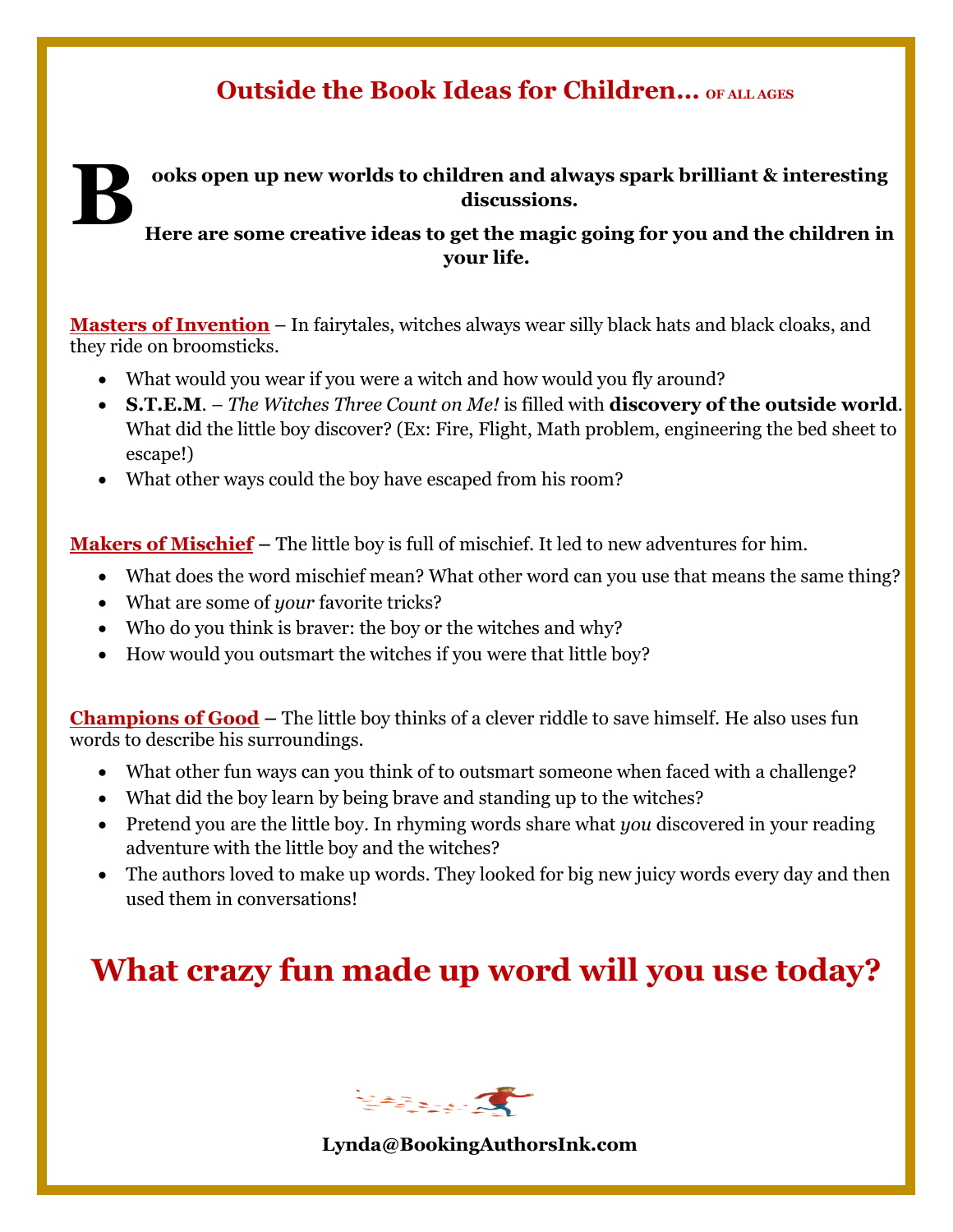# **Contact Info & Links**

Lynda Bouchard | Founder, Chief Inspiration Officer & Accidental Author [Booking Authors Ink, LLC](https://bookingauthorsink.com/) **Website**: [http://www.BookingAuthorsInk.com](http://www.bookingauthorsink.com/) **Email**: [lynda@BookingAuthorsInk.com](mailto:lynda@BookingAuthorsInk.com) **Phone**: 864-363-2733 **MEMBER**: [Society of Children's Book Writers and Illustrators \(SCBWI\)](https://www.scbwi.org/)

#### **GET SOCIAL:**

| LinkedIn:  | https://www.linkedin.com/in/bookingauthorsink/      |
|------------|-----------------------------------------------------|
| Twitter:   | https://twitter.com/AuthorsInk - @AuthorsInk        |
| Goodreads: | https://www.goodreads.com/goodreadscomlyndabouchard |

Downloadable images available here: <https://bookingauthorsink.com/about-the-book/>





To schedule an interview or event with Lynda please send an email to: